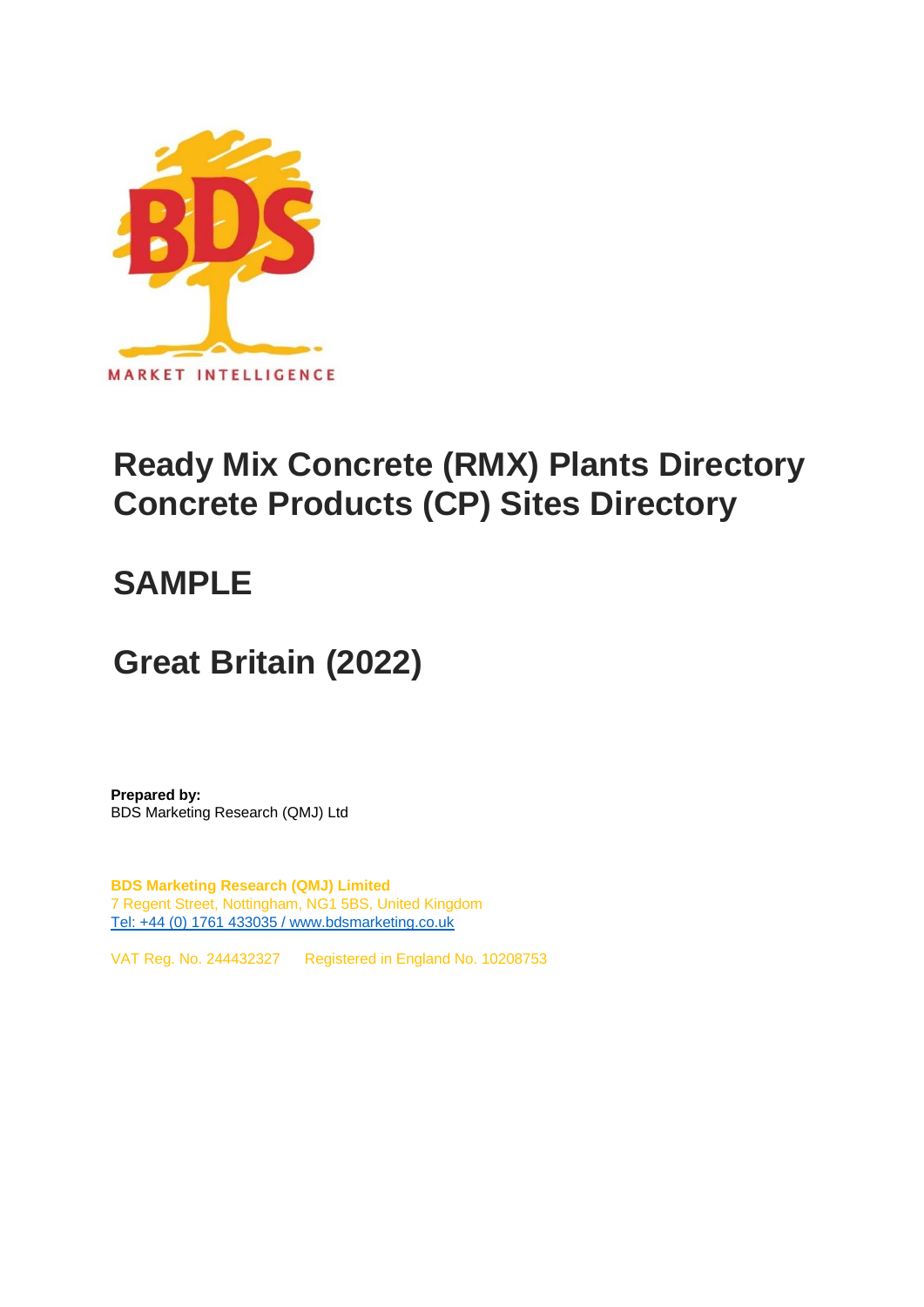## **BDS** BDS Marketing Research *Building knowledge for success* **Ready Mix Concrete Directory GB 2022**

| <b>RMX Plants in Great Britain</b> | Batching<br>Plant | On-Site<br>Batching |
|------------------------------------|-------------------|---------------------|
|                                    |                   |                     |

| <b>Plant Name</b>    |                                                  |                |            |               |                      | Plant Type        |                     |  |
|----------------------|--------------------------------------------------|----------------|------------|---------------|----------------------|-------------------|---------------------|--|
|                      | <b>Address Details</b>                           | Postcode       | County     | Region        | Company              | Batching<br>Plant | On-Site<br>Batching |  |
| <b>East Midlands</b> |                                                  |                |            |               |                      |                   |                     |  |
| Derby                | Megaloughton Lane, Spondon, Derby, DE21 7BR      | <b>DE217BR</b> | Derbyshire | East Midlands | Aggregate Industries | $\overline{ }$    | $\mathsf{N}$        |  |
| Ripley               | Old Station Yard, Whiteley Road, Ripley, DE5 3QL | DE5 3QL        | Derbyshire | East Midlands | Amber Mix            | $\overline{ }$    | $\mathbf N$         |  |
| <b>XXX</b>           | <b>XXXX</b>                                      | <b>XXX</b>     | XXX        | <b>XXX</b>    | XXX                  |                   |                     |  |
| <b>XXX</b>           | <b>XXXX</b>                                      | <b>XXX</b>     | <b>XXX</b> | XXX           | <b>XXX</b>           |                   |                     |  |
| <b>XXX</b>           | <b>XXXX</b>                                      | <b>XXX</b>     | <b>XXX</b> | XXX           | <b>XXX</b>           |                   |                     |  |
| <b>XXX</b>           | <b>XXXX</b>                                      | <b>XXX</b>     | XXX        | <b>XXX</b>    | <b>XXX</b>           |                   |                     |  |
| <b>XXX</b>           | <b>XXXX</b>                                      | <b>XXX</b>     | <b>XXX</b> | XXX           | <b>XXX</b>           |                   |                     |  |
| <b>XXX</b>           | <b>XXXX</b>                                      | <b>XXX</b>     | <b>XXX</b> | <b>XXX</b>    | <b>XXX</b>           |                   |                     |  |

Example of the map feature provided in the 2022 Directory:

Ready Mix Concrete (RMX) Directory 2022<br>BDS Marketing Research (QMJ) Ltd